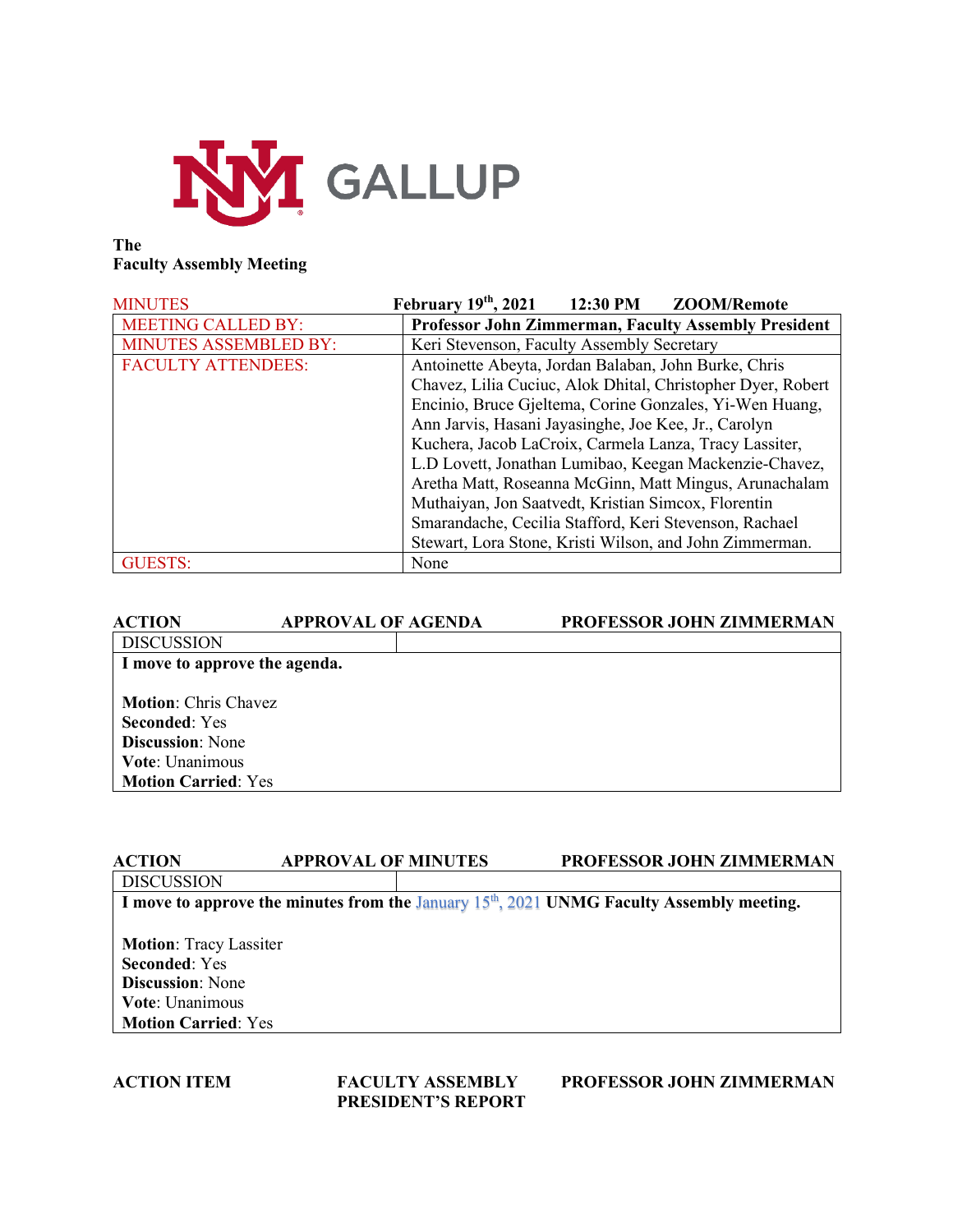## **Faculty Assembly President Professor John Zimmerman reported on the following:**

Professor Zimmerman mentioned that the executive team would have to leave for another meeting, so he would keep his report brief. The Operations Committee had met with them on the morning of the Assembly. Professor Zimmerman added a few notes on the chat and muting procedure for those unfamiliar with Zoom meetings.

His next item of information was that \$2000 from the \$2500 in the Faculty Assembly budget, usually used for Faculty Senators' or the Curricula Chair's mileage, had been given to Professor L. D. Lovett, as the Faculty Senate and Curricula Committee meetings are virtual this semester and it is not otherwise being used. Professor Lovett will use this money for the Diversity Committee's work. Mr. Griego is processing the money distribution.

In the discussion with administration this morning, the Operations Committee had talked about the FPDC and mini-grant committees. The Dean is in charge of the FPDC currently, and it is not a standing Faculty Committee; this means that the length of service of individual members and amount of division representation are not generally known. The discussion made a commitment to taking a look at the bylaws and the fairness of the FPDC's operations. With the mini-grant committee, which is currently under Mr. Griego's office, similar discussions will take place, and other efforts, such as strategies for empowering staff to apply for mini-grants. Other strategies will work to clarify faculty access to money and create programs for services for students.

Professor Zimmerman then reminded the faculty that the date of the March meeting had been changed so as not to conflict with the Friday of Spring Break, and that the Assembly elections were upcoming between March and April, with officer, Operations Committee member, and Nominating Committee member positions available for faculty.

No faculty had questions, so Professor Zimmerman turned the floor over to Dr. Daniel Primozic, Dean of Instruction for UNM-Gallup.

## **INFORMATION DEAN'S REPORT DEAN DR. DANIEL PRIMOZIC**

DISCUSSION

Dean Primozic spoke about the academic innovation ad hoc committee, and how it will take on the task of adding new programs, since the program prioritization committee sunsetted several of them. The committee's first meeting will be on the  $23<sup>rd</sup>$  of February; there are about 20 people on the committee, so they may be broken up into smaller groups, subcommittees. They will consider different programs using an instrument derived by Ms. Brittany Babycos, UNM-Gallup's Institutional Researcher. Dr. Sabrina Ezzell will chair one of the subcommittees; the other chair is undecided at the moment. Dean Pirmozic invited people to contact him if they hadn't heard about the work of the academic innovation committee yet but wanted to be part of it.

The work of the academic reorganization committee will be postponed. This is to avoid burnout of the chairs, who will need to be members of both of them, and Assembly members. It will also allow the academic innovation committee to hit the ground running. The academic reorganization committee will probably start work in the fall.

Other members of the administration team were then asked for reports if they wished to give them, and Dr. James Malm, Chancellor of UNM-Gallup, spoke.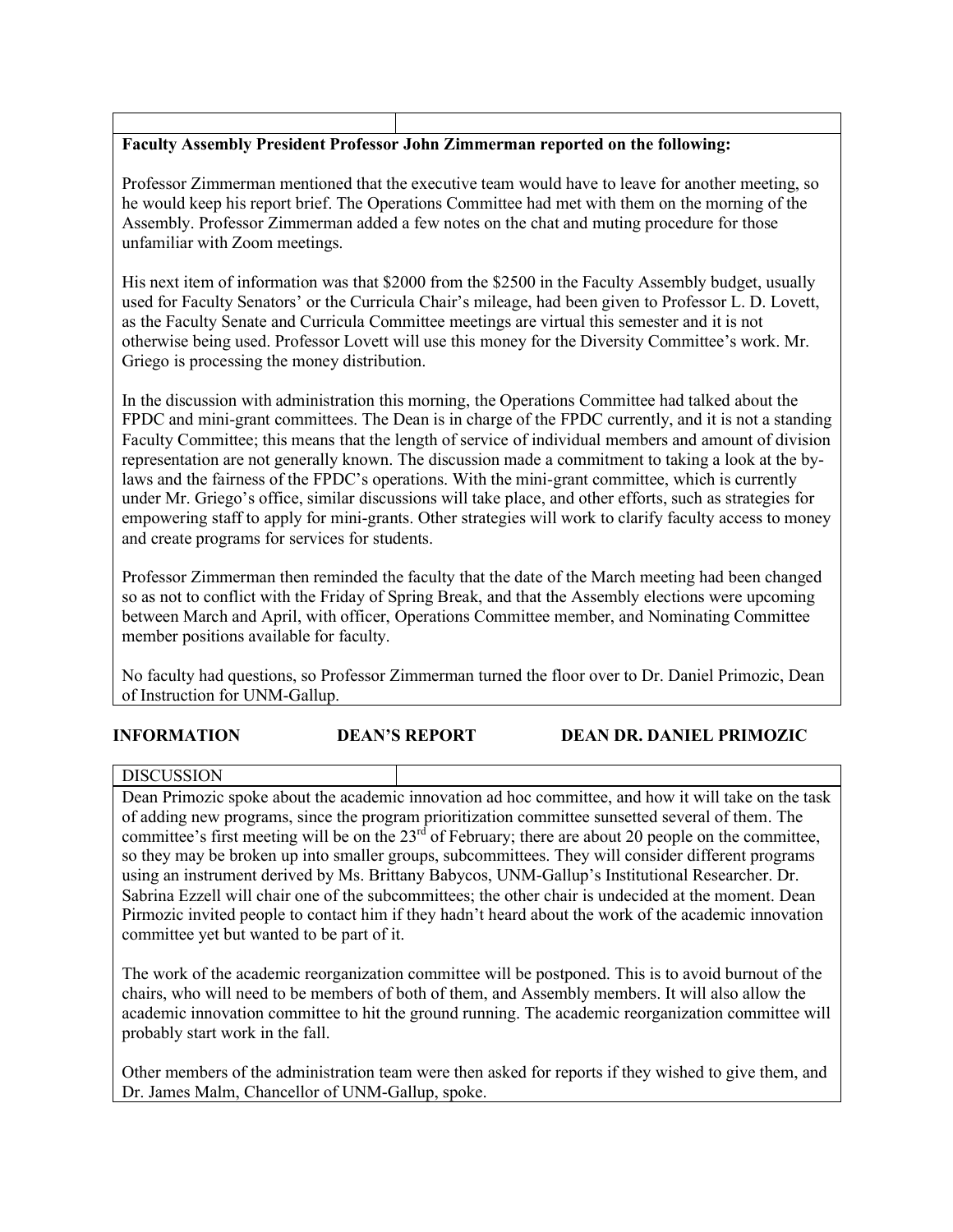### **INFORMATION CHANCELLOR'S REPORT DR. JAMES**

# **MALM**

**STEVENSON**

## DISCUSSION

Dr. Malm thanked the faculty for pivoting so well to online instruction during the pandemic, and said he would be able to present a balanced budget to the local advisory board at their upcoming meeting. He thought UNM-Gallup was coming out of the COVID year doing fairly well on operations, and doing great things with students. He again thanked faculty, this time for sharing the joy and goodness and being effective instructors.

Mr. Robert Griego, UNM-Gallup's CFO, added that many employees were doing a good job of keeping within their budget indices. He believes that working with the schedule will improve the outlook even further, and that COVID cases are dropping. The faculty and staff retirements in December had also helped with budgeting, he said.

Mr. Lee Lamb reported that he had secured a Zoom webinar license for the campus, and he can help faculty register for it. He also reminded faculty that the PR office is there to share news of the good work they are doing. When posting on social media, he asked that faculty abide by the code of conduct and use appropriate channels for news or stories. Mr. Lamb is available by e-mail to take care of business, and accept suggestions.

No faculty had questions, so at this point, the executive team departed.

# **INFORMATION CONSTITUTION & BY-LAWS DR. KERI**

## **DISCUSSION**

Dr. Keri Stevenson, chair of the Constitution & By-Laws Committee, shared her screen with the current copy of the UNM-Gallup Faculty Assembly Constitution. The document included changes suggested in 2020 that had not passed the last Assembly vote, along with some changes suggested in the last week by committee chairs and others, via e-mail, to by-laws and organization. Dr. Stevenson proceeded through the document, adding changes as offered by Assembly members.

The first concerned the name of the Math and Sciences division on the first page of the constitution. While it was referred to as Math and Sciences there, its correct name is the Mathematics, Physical, and Natural Sciences Division. Dr. Stevenson made the change, and the Assembly moved on to discuss an addition to the Faculty Assembly Structure section suggested by Dr. Kristian Simcox. Dr. Simcox explained that he believed temporary part-time faculty representatives to the Assembly should have been under contract for at least one academic term during the year they served. This way, the instability of adjunct hiring procedures and contracts would not lead to instability in their Assembly representation. Other faculty agreed, and Dr. Stevenson explained a few other changes that had been proposed the prior year, including giving voting rights to visiting faculty, clarifying that division chairs and library faculty could vote, and changing titles as necessary (the UNM-Gallup CEO has become the UNM-Gallup Chancellor, for example). No one suggested changing these, or anything in the section on the Rights and Responsibilities of the Assembly, so the reading continued.

A change suggested last year, that the vote for Assembly officers be held online between the March and April meetings, was accepted, as was the parliamentarian's role changing from a non-voting to a voting member of the Operations Committee. The first large and recent change came when Dr. Stevenson reached the Faculty Committee on Student Affairs. The Operations Committee had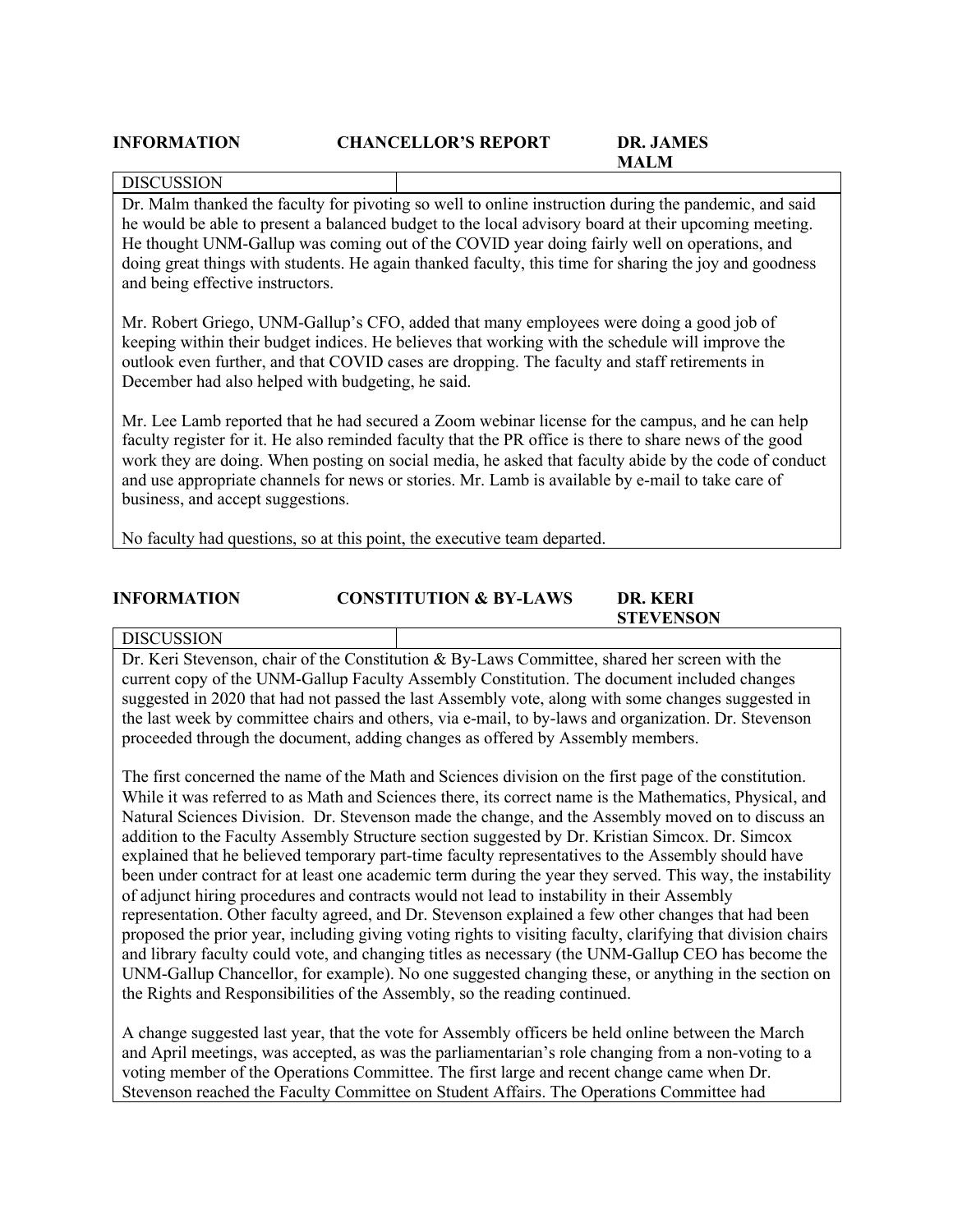suggested that this committee be dissolved, and the Assembly discussed the reasons why. First, the Faculty Committee on Student Affairs directly contradicts the policy for student grievances outlined in Pathfinder, the student handbook at UNM. This requires, first, an informal process during which the student attempts to settle the issue with the instructor, then the division chair, and finally the Dean. If no satisfactory resolution is reached, the student begins a formal process that must include a written complaint. While the Dean of Instruction may appoint an advisory committee to assist him with the investigation into this complaint, that is not the Faculty Committee on Student Affairs. Second, the informal/formal process has been vetted by university lawyers and the Board of Regents, and we do not want to contradict this. The Faculty Committee on Student Affairs was a vestige of an earlier time when UNM-Gallup pursued different policies. Third, the committee is largely inactive and has not met to investigate a grievance for several years, as confirmed by Professor Zimmerman's talks with Director Jayme McMahon and several committee members. Because faculty should know and follow the Pathfinder process and we do not want to confuse either instructors or students, the Assembly should delete the committee. No objections were raised, and this change was accepted.

A few other committees had made no changes in their by-laws, so the discussion continued to the bylaws for the Strategic Planning Committee. Changes from last year included those to titles, such as CEO to Chancellor. Dr. John Burke, the chair, had also suggested some recent changes, such as the committee working out a schedule of meetings at the beginning of the semester instead of every second Friday of the month, because the strategic planning process at UNM is largely in flux. He asked for a few more changes now, namely that most of the committee's listed duties be stricken. What is left will constitute specific examples of the committee's duties, namely acting as the faculty's voice in large recommended changes like building plans and reorganization decisions.

Dr. Arun Muthaiyan, chair of the Library Committee, spoke next about the changes he would like to see made to its by-laws. These were a clarification that the committee chair can make up one of the three Assembly faculty members needed for quorum; the change that the committee chair will be elected every year, but can be re-elected; and a requirement for members to regularly attend meetings. The striking of the phrase "undergraduate and graduate" before "students," as UNM-Gallup does not have graduate students, also took place. Dr. Muthaiyan had suggested changes before the meeting, and had no new ones to add.

Dr. Stevenson continued with the reading, noting that the Ethics and Academic Freedom Committee had been dissolved after being inactive for several years, and would be removed from the constitution. The Committee on Teaching Excellence and the Constitution and By-Laws Committee had made no changes to their by-laws. There was a brief discussion about the name of CARC, which appeared in the constitution as Assessment Committee. Assembly members thought that the full name might be Curriculum Assessment Review Committee, but checking revealed that UNM does not use this title. Therefore, the Assembly approved changing Assessment Committee to College Assessment Review Committee, its true name.

Changes after this one were several others first proposed last year, including changing CEO to Chancellor in CARC's by-laws, removing the on-hiatus and inactive Rank and Tenure Committee, and adding the Adjunct Affairs and Distance Learning Committees as Faculty Assembly standing committees. Since those committees had discussed their by-laws thoroughly the year before, their chairs had no changes to add. The next extended discussion occurred when the Assembly reached Section II of the constitution, on Operating Policies. The renaming of Development Week as Convocation Week was accepted, and then faculty discussed what quorum meant and required. Professor Zimmerman explained that the constitution and by-laws had previously been silent about what should happen if the Assembly did not reach quorum, so clarifying language was added. The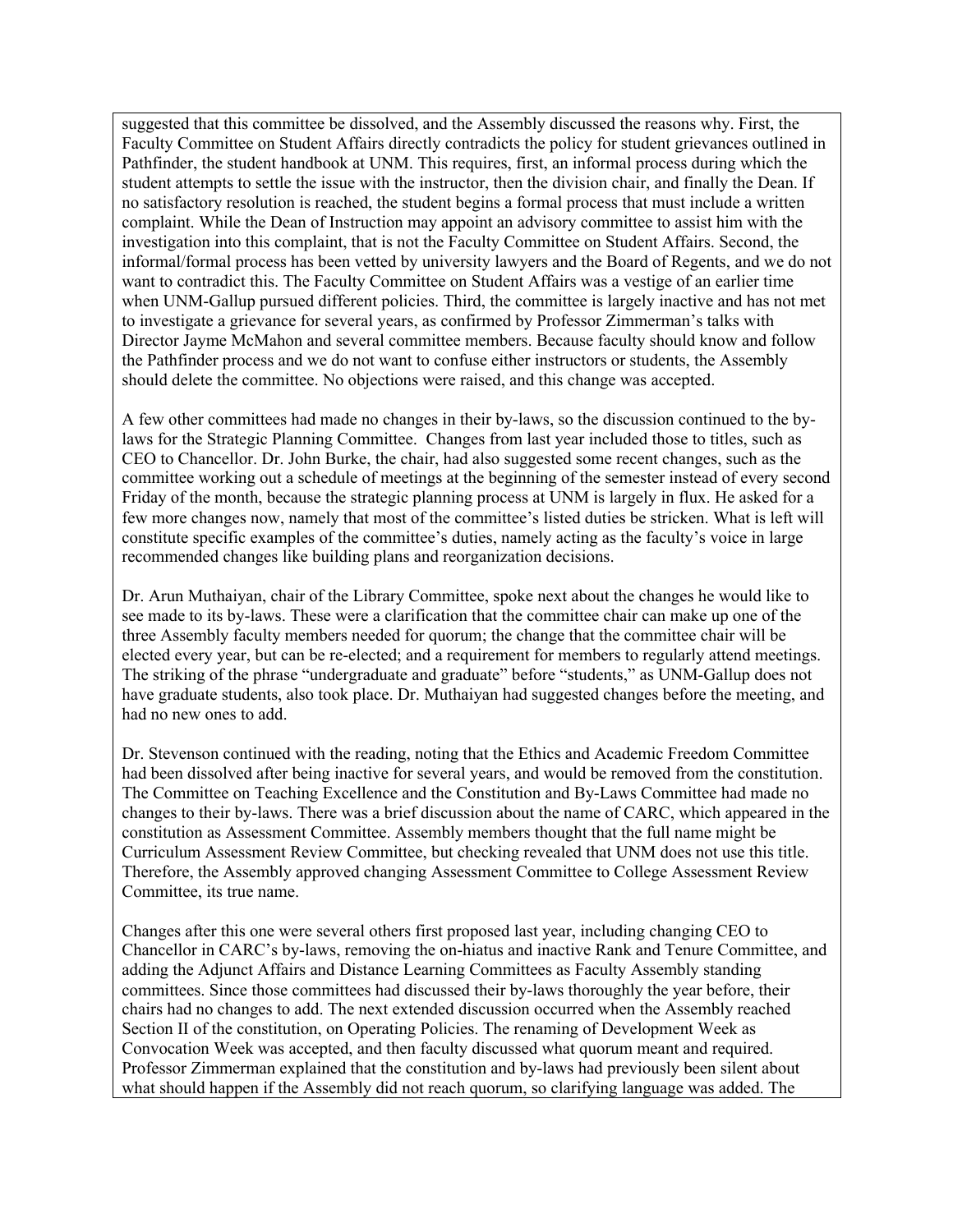constitution now would state that if the Assembly does not reach quorum, the meeting shall adjourn. Members might present informational items after this, but not take actions such as voting.

The constitution also stated that quorum would require at least 30% of voting faculty. The Assembly talked about what would happen should in-person gatherings above a certain number still be banned in the following academic year. Given this possible restriction, as well as faculty members moving out of the community, Dr. Lora Stone and others suggested a possible hybrid option, where quorum would count as composed of members in attendance both in-person and virtually. Professor Zimmerman agreed that a hybrid way could be a good choice. Other Assembly members pointed out that there could be a conference call option, and it would benefit faculty teaching completely online, who might find it difficult to come to the campus. Given this, the Assembly agreed to change the language in the constitution to constitute a quorum of 30% of voting faculty, either in-person or remote. Then, as questions were asked about what an "informational item" constituted in the absence of quorum, the Assembly decided to change the language to "discussion or action item" rather than informational item, to prevent confusion with items like reading the constitution that would require an audience.

The Assembly then proceeded through more previously-suggested changes to the constitution, including that committee preferences would be assigned in the fall rather than the spring semester, that all faculty members on standing committees would have the right to vote, and that the President of the Assembly would work in consultation with the Operations Committee to determine committee assignments. The UNM-Gallup CEO's title had been changed to Chancellor in section III-A, and the Assembly had previously clarified that Assembly members might vote by e-mail as well as mail. The last large, new change was the addition of signature and date lines at the end of the constitution for those who needed to approve it. After some debate, the Assembly agreed that there should be spaces left for the Faculty Assembly President, UNM-Gallup Chancellor, and University of New Mexico President. After a final question as to whether the numbers for a quorum were separate from the numbers needed to approve the constitution, which Professor Zimmerman replied positively to, the discussion of the constitution finished.

## **INFORMATION COMMITTEE REPORTS COMMITTEE CHAIRS**

DISCUSSION

# **Professor Zimmerman asked for committee reports:**

**UNMG Senator to ABQ:** Dr. John Burke reported that the Faculty Senate is considering a resolution on divesting from fossil fuels and that a section of the Handbook on faculty discipline is coming up for a vote.

**Budget Review Committee**: Dr. Bruce Gjeltema, the chair, gave a broad overview of the university budget. A year ago, we did not know what the effects of COVID were or would be. The program review work was done last August and in fall, and the new program planning committee is the next step of the process. The committees should work to make sure that faculty understand our budget better and align our goals better to it. The emergency session of the state legislature last year used reserve funds and CARES Act money to stabilize the state budget, and UNM-Gallup also used reserve money. Dr. Gjeltema said that the numbers are looking better right now for oil and gas revenues, about twice as good as we thought they would be a few months ago. We are only halfway through our current legislature session, but it looks positive. We might also get more funding from Congress. Therefore, the state in the short run is in good shape.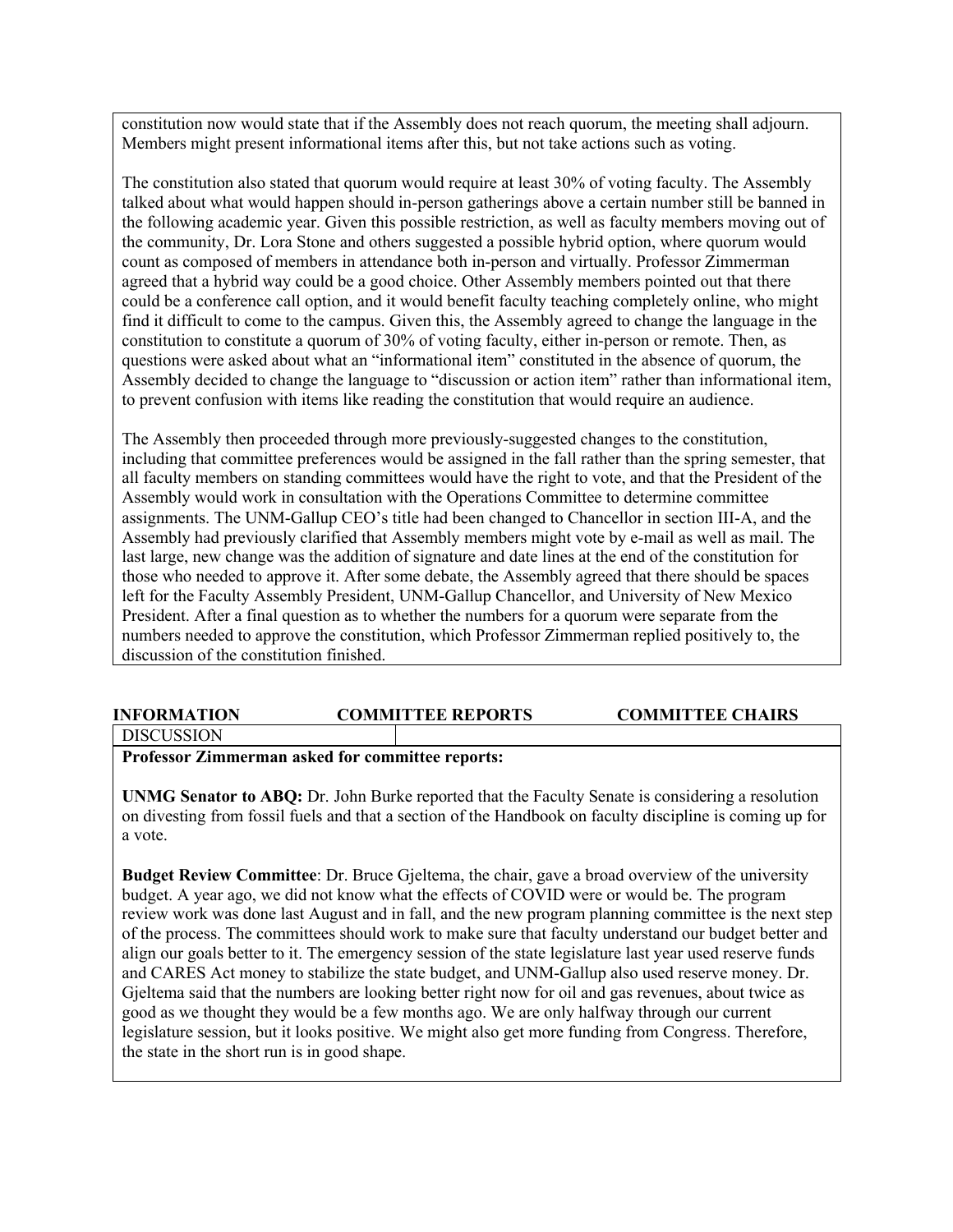Dr. Gjteltema also reported that the local budget looks solid, due to reserves and money saved by retirements. There are also solid hopes for what the state might allot. We are looking at a flat budget instead of a 5% reduction.

Dr. Gjeltema cautioned that UNM-Gallup will still need to look to the future and the enrollments. That is another reason why we should tackle scheduling and new programs. The BRC will have a strong voice for faculty in the future as we weather more crises, like a possible moratorium on licenses for companies on public lands.

**Committee on Teaching Excellence**: Professor Roseanna McGinn gave the report, and said the committee had met last month. She talked about the projects the committee had hand in hand before COVID; these included documentation of best practices for different kinds of teaching, such as hybrid, on-campus, and online. The committee was investigating multiple teaching modalities, but are only focusing on online presence now. They will have a best practices document for online teaching done soon, and will focus on ones for other modalities later. They are also working on a Blackboard Learn document.

**Constitution and By-Laws Committee**: Dr. Keri Stevenson, the chair, reported that the committee had met and reviewed its by-laws, but decided to make no changes. The members will also be discussing how to encourage faculty members to vote on the proposed changes to the constitution and by-laws.

**CARC**: Professor Kelley Schukar, the chair, was not present, but had sent a report to Professor Zimmerman. She has met with division chairs to see what assessment reports are needed. She will meet with the Dean of Instruction soon, and has already received some reports. The process is ongoing. She has also been meeting with assessment coordinators on main campus. Professor Schukar asked faculty members to contact her if they are curious about what assessment reports are needed in their areas.

**Faculty Committee on Student Affairs**: There was no report from this committee

**Curricula Committee:** Dr. Carolyn Kuchera, the chair, reported. The Curricula Committee had not voted on any program reviews or other documents in their latest meeting. They have, however, received the program review for the certificate in becoming a Nursing Assistant. Dr. Kuchera added that the committee will elect a new chair soon.

**Library Committee:** Dr. Arunachalm Muthaiyan, the chair of the committee, reported that the library has resumed some student services and textbook faculty scanning services and giving out Wi-Fi hotspot devices to students. They had also discussed the position left open with the retirement of one of the library staff. One will need to be hired for normal business hours. Finally, as the library website already has writing and citing tools for students, the committee discussed adding resources for students who are required to do online presentations for their classes. This could include resources on how to use Zoom.

**Strategic Planning Committee**: Dr. John Burke gave the report, mostly speaking about other matters that had also occurred at the Faculty Senate meeting. The ad hoc committee on branch campus issues is working to become a full Faculty Senate committee. They have gone over a charter document to be approved by the Faculty Senate in the future. Dr. Finnie Coleman, the Senate President, has encouraged this, and branch campus members being on the Faculty Senate Operations Committee. Professor Zimmerman added that Assembly members can contact the UNM-Gallup Senators if they want to see the document.